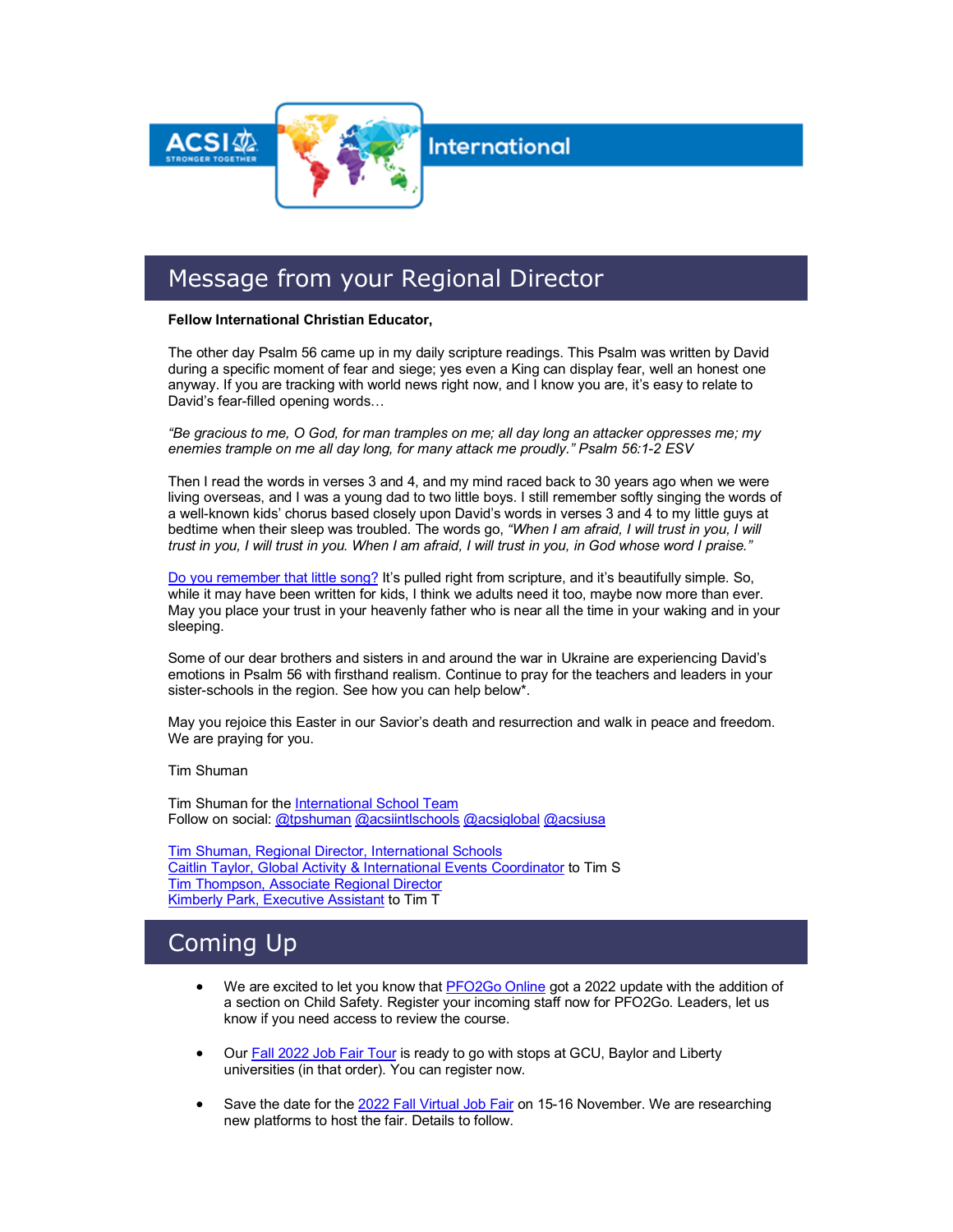- [ISLC 2023.](https://www.acsi.org/global/international-schools/events/islc-2023/) Wherever you serve, please make plans to join your fellow leaders at the International School Leader Conference (ISLC) in beautiful Dubrovnik, Croatia on 23-25 April 2023. I'm pleased to announce that Dr. Roger Parrott, President of Belhaven University will be joining us. Check out his new boo[k Opportunity Leadership.](https://www.amazon.com/Opportunity-Leadership-Planning-Getting-Results/dp/0802423213)
- Please mark your calendars for [2023 ICEC Asia](https://www.acsi.org/global/international-schools/events/icec-asia-2023) in-person in Jakarta 23-25 November 2023. Details to follow.

Click [here](https://www.acsi.org/global/international-schools/events) to view all upcoming events.

### News, Articles & Other Ideas

- Heads of School, remember when we asked you to participate in our Salary and Tuition Survey back in December? Our first report on the salary and benefits section of our survey is out now and can be found on page 15 in the latest [ACSI Research in Brief.](https://www.acsi.org/docs/default-source/website-publishing/research/research-in-brief-spring-2022-(v-3).pdf) A report on tuition findings will follow soon.
- \* ACSI schools have stepped up in a big way to support our [Ukrainian Giving Campaign.](https://acsi.givecloud.co/ukraine?) You ca[n learn more background details here.](https://ministrywatch.com/acsi-seeks-gifts-to-help-ukrainian-students-families-and-teachers/) Every dollar that comes in goes out to assist impacted schools.
- Many of your sister-schools in the EU are hosting Ukrainian refugees and enrolling displaced students. To help our schools host well, our ACSI Europe team put together a few helpfu[l resources.](https://mailchi.mp/c35587ac2dba/a-list-of-resources-that-might-be-helpful-if-your-school-is-welcoming-displaced-students-from-ukraine?e=489aa50e19)
- Likewise, the latest e-issue of International School Leader (a secular source) also has an article entitled, Supporting Students Displaced by War. See the entire e-issue [here.](https://www.flipsnack.com/islmagazine/international-school-leader-magazine-april-2022-z9y7ye0jiq.html)
- [How do you pronounce Kyiv?](https://wng.org/podcasts/ask-the-editor-kyivs-evolving-pronunciation-1648784260) This podcast article covers much more than just the pronunciation of the capitol of Ukraine. It's very interesting.
- I was inspired by this short article by Peter Greer highlighting the lesson of Ukrainian farmers deliberately choosing to plant their crops. [After the Siege, Preparing for New Life.](https://www.peterkgreer.com/2022/03/29/after-the-siege-preparing-for-new-life/)
- I love the little girl i[n this video](https://twitter.com/ellisonbarber/status/1500457299059478528?s=11) that interrupts a TV news reporter at a Polish/Ukrainian border. SO CUTE. Watch to the very end!!
- Once agai[n Belhaven University](https://www.belhaven.edu/) is stepping up with fantastic scholarships for both your [high school graduates](https://www.acsi.org/docs/default-source/global-international/snapshot-archive/acsi_rackcard_international-1.pdf?sfvrsn=c94f3462_2) and [your current faculty and leaders](https://www.acsi.org/docs/default-source/global-international/snapshot-archive/acsi_rackcard_for_administrators-1.pdf?sfvrsn=cc88fcdb_2) seeking a M.Ed., EDS, or EDD. Check out the links to learn more.
- In case you missed it last month, I am recommending Jason Rollins' podcast[, Holos](https://podcasts.apple.com/us/podcast/holos-mental-excellence/id1602941627)  [Mental Excellence](https://podcasts.apple.com/us/podcast/holos-mental-excellence/id1602941627) to PE Teacher and Coaches. If you like it, please let Jason know. He would love to hear from you. Jason is an MK/TCK, grad of an ACSI member school, and a high school PE teacher and coach.
- The good folks at *Christian Educators Journal* have once again offered a complimentary digital copy of their February 2022 issue.
- Christianity Today ran this article that all should read, [The MKs Are Not Alright.](https://www.christianitytoday.com/ct/2022/march-web-only/third-culture-missionary-kids-trauma-deconstruction-church.html)
- Guidance Counselors, grab this digita[l Guide to Christian Colleges and Universities](https://myblueprintstory.com/the-guide-2022/?page=1) and pass it on to your juniors, seniors, and parents.
- Skim this sobering article first... Cascading Crises: Plummeting Trust and Climbing Stress [– The Impact on International Schools…](https://www.linkedin.com/pulse/cascading-crises-plummeting-trust-climbing-stress-impact-gayfer-/)
- Then slow down and read this encouraging note... How to Manage Fear in a Time of [Crisis.](https://www.denisonforum.org/biblical-living/how-to-manage-fear-in-a-time-of-crisis/) I needed this, what about you?
- This month's pleasant distraction: [Superb Owls](https://www.theatlantic.com/photo/2022/02/photos-superb-owl-sunday-vi/622076/) and th[e Visual Design of 196 World](https://www.visualcapitalist.com/cp/visualizing-design-196-flags-of-countries-around-the-world/)  [Flags.](https://www.visualcapitalist.com/cp/visualizing-design-196-flags-of-countries-around-the-world/)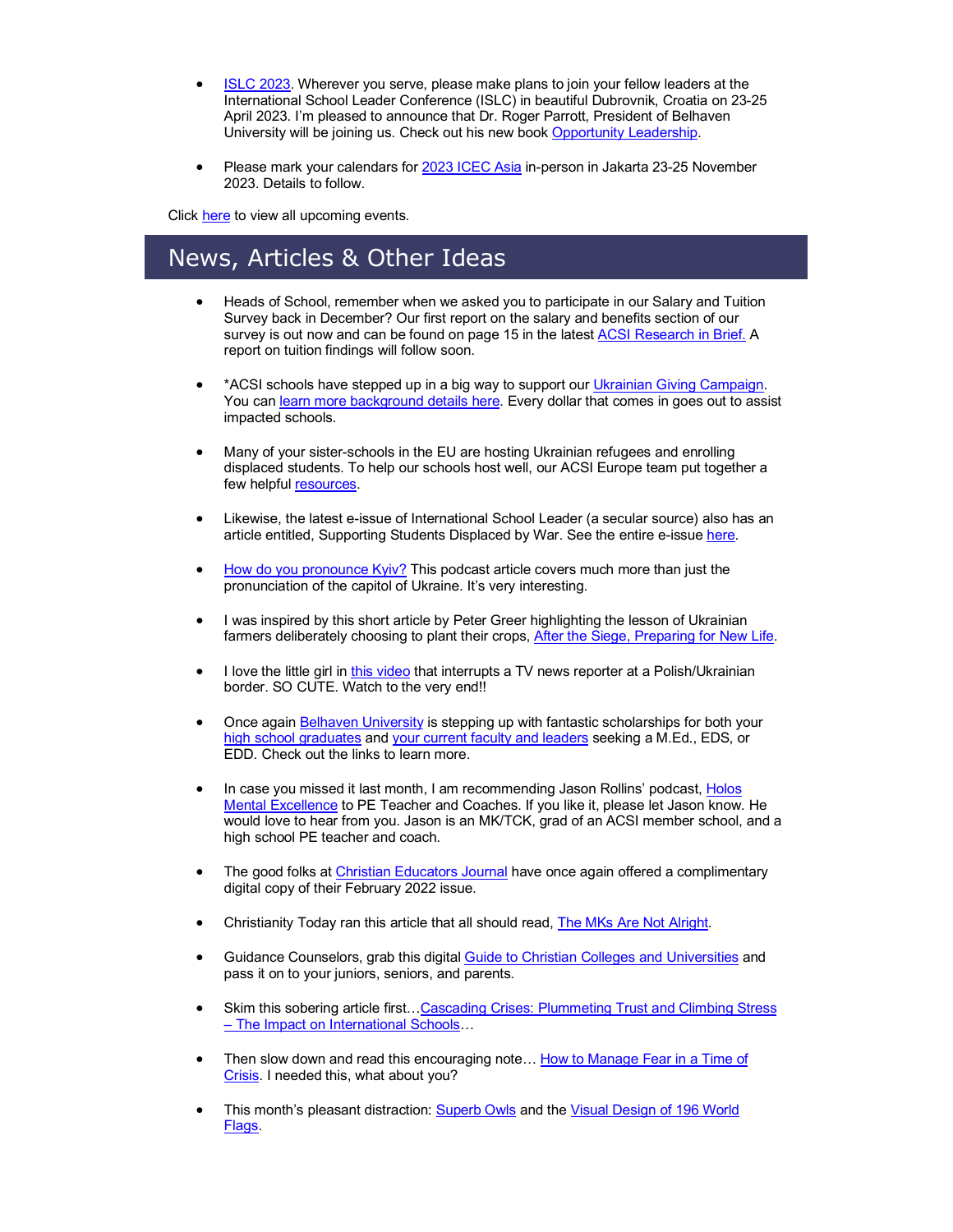In case you are looking for an online option for your school this has come in from our friends at Oaks Christian School. Increase enrollment, retain students, and reduce costs by implementing one of [Oaks Christian Online's](https://www.oakschristianonline.org/acsi/) online learning solutions. Join partner schools from around the globe who have already discovered the benefits of helping resolve student scheduling conflicts and expanding their course offerings by adding AP, foreign language, or supplemental subjects. Give your students an edge an[d contact them](https://www.oakschristianonline.org/acsi/)  [today](https://www.oakschristianonline.org/acsi/) to find out how we can put our 11 years of online learning success to work for you.

## Headship Openings Only

- Caspian Academy, Azerbaijan[. Learn more here.](https://www.globalschoolsearches.org/leadership-searches/head-of-school-caspian-academy-azerbaijan)
- El Camino Academy, Bogota, Colombia. [Learn more here.](https://www.globalschoolsearches.org/leadership-searches/general-director-bogota-colombia)
- Evangelical Christian Academy, Spain. [Learn more here.](https://new.ecaspain.com/the-director-of-the-evangelical-christian-academy/)
- Faith International Academy, Philippines[. Learn more here.](https://docs.google.com/document/d/1Y8JY4-_TngNXOefKwRo0cLQwowd7Q_VfuQORbNCxv3M/edit)
- International School of Lima, Peru[. Learn more here.](https://www.nics.org/career-opportunities/international-christian-school-lima/administrator-school-director-2/)
- Holy Lands Ministry Schools, Israel. [Learn more here.](https://www.globalschoolsearches.org/leadership-searches/executive-director-holy-land-ministries-schools-palestine)
- Hope Academy, Bishkek. [Learn more here.](https://www.globalschoolsearches.org/leadership-searches/director-bishkek-kyrgyz-republic)
- **NEW.** Lazarus Academy, Honduras. [Learn more here.](https://www.missionlazarus.org/careers/jobs/job-post-default/%7Eboard/job-postspuestos-de-carrera/post/head-of-school)
- Quisqueya Christian School, Haiti. [Learn more here.](https://www.globalschoolsearches.org/leadership-searches/head-of-school-port-au-prince-haiti)
- Ukarumpa International Academy, Papua New Guinea[. Learn more here.](https://ukarumpainternationalschool.org/serve-at-uis/)

If you have a head of school opening coming up, please let me know. Be sure to check our [member school vacancy pages](https://community.acsi.org/global/international/isj-vac) as well as th[e ACSI Job Board.](https://careers.acsi.org/)

### ACSI Announcements



Dr. Lynn Swaner is debuting a Flourishing Leaders series as part of ACSI's Moving Forward podcast. Explore ways to transform your school community by listening to i[t here.](https://blog.acsi.org/category/podcast) And don't forget to join us for [FSi in June!](https://www.acsi.org/flourishing-schools-institute)



Now is the time to lock in great textbook discounts for your FY22/23 school year. **[ACSI/Purposeful Design Publications](https://your.acsi.org/pdp-store/Textbook-Support/Preschool-Textbook-Support?maincat=TEXTBOOKSUPPORT&subcat=PRESCHOOL-TEXTBOOK-S)** Annual Textbook Sale is April 11-June 30.